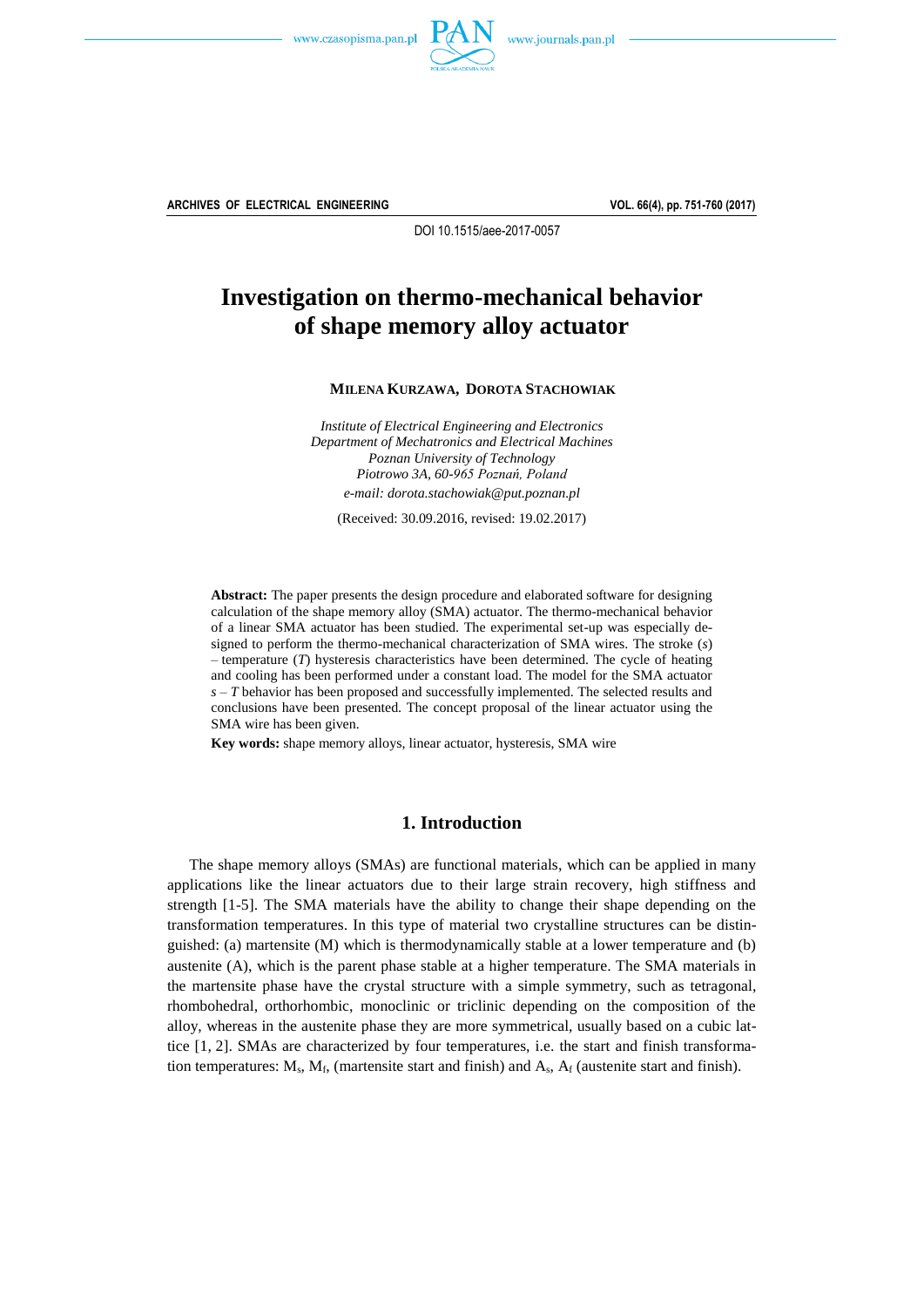

752 *M. Kurzawa, D. Stachowiak* Arch. Elect. Eng.

The behavior of SMA materials (e.g. nickel-titanium metallic alloys, so called Nitinol) is shown in Fig. 1. SMAs have two unique properties: Shape memory effect (SME) and superelasticity (SE) [1, 6, 7]. The SME refers to the phenomenon that SMAs return back to their predetermined shapes upon heating. The SE also known as pseudoelasticity refers to the phenomenon that SMAs can undergo a large amount of inelastic deformations and recover their shapes after unloading [1, 3]. These unique properties are the result of reversible phase transformations of SMAs. The SME is easily found at the martensite phase, which mostly appears at a low temperature. Conversely, the SE is easily detected at the austenite phase, which is stable at a high temperature [1, 3, 7]. When SMAs in martensite are subject to external stress, they deform through a so-called detwining mechanism, which transforms different martensite variations to the particular one variation that can accommodate the maximum elongation. Due to its parallelogram structure, the martensite phase is weak and can be easily deformed. On the other hand, the austenite phase has only one possible orientation and shows relatively strong resistance to external stress [1, 3, 7].



Fig. 1. The behavior of superelasticity and the shape memory effect in the SMA materials according to the phase transformation

The paper deals with the thermo-mechanical behavior of the linear SMA actuator. Nitinol (Ni-Ti) is the material used for the studied SMA wire. The goals of the paper are the discussion of the thermo-mechanical properties of Nitinol material and the proposal of a concept of the linear actuator using the Nitinol wire. The SMA wire is the most commonly applied form for these actuators because of its ease of use and convenient electrical activation.

# **2. The linear SMA actuator**

The design strategy for an actuator based on shape memory wire is to clearly define the appropriate requirements [1, 6, 7]. The SMA wire actuator has the following design parameters: wire diameter, high and low temperature length, low temperature stress and reset force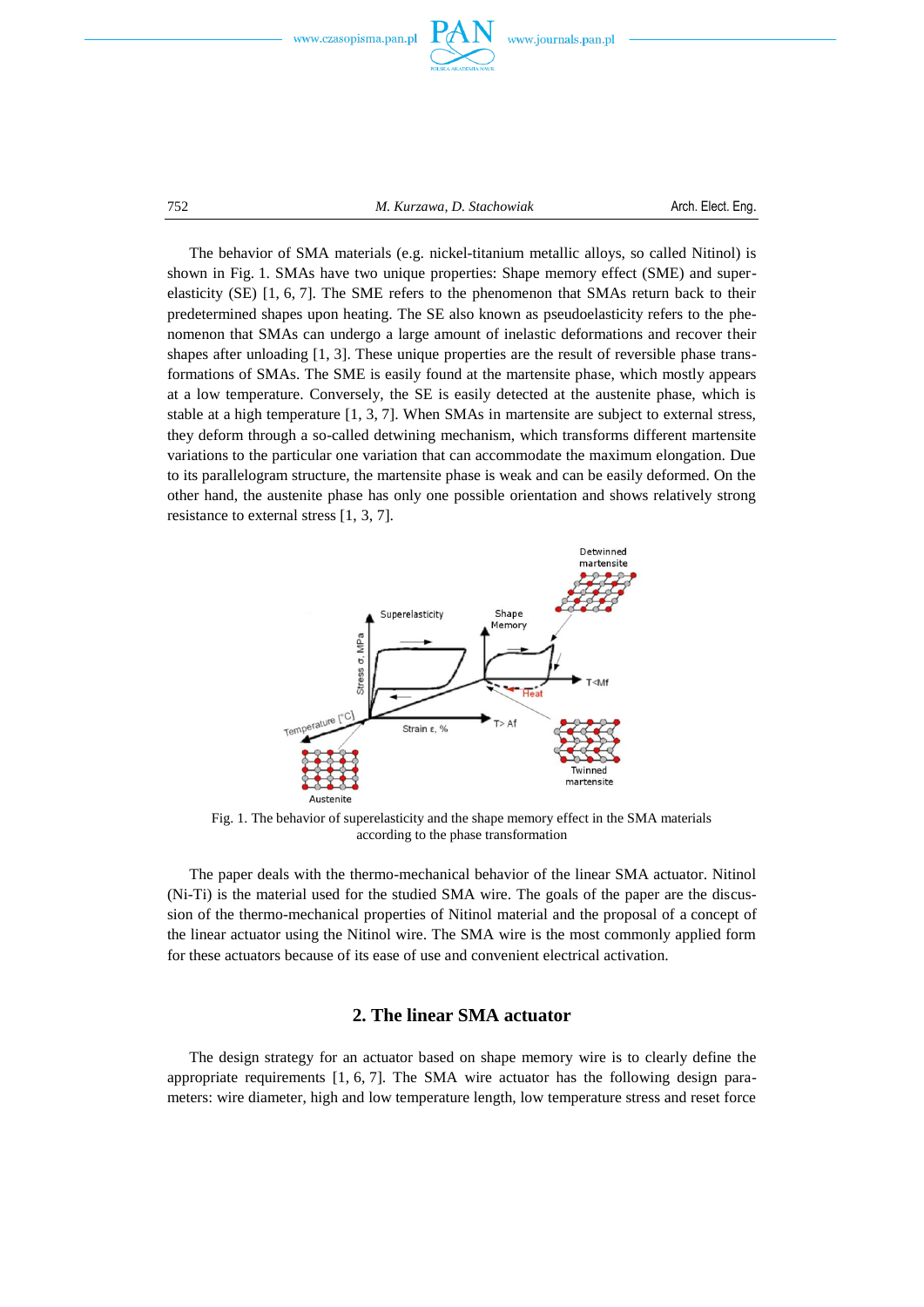

(high and low temperatures denoted the temperature at an austenite phase and martensite phase, respectively). The wire diameter can be calculated by the following formula:

$$
d = \sqrt{\frac{4F}{\pi \sigma_h}} \text{ [mm]},\tag{1}
$$

where: *F* is the required force in [N], and  $\sigma_h$  is the maximum design stress at a high temperature, in [MPa].

The high temperature length can be obtained from:

$$
L_h = \frac{s(1 + \varepsilon_h)}{\varepsilon_l - \varepsilon_h} \text{[mm]}.
$$
 (2)

In the above formula, *s* is the stroke in [mm]. Stroke is the difference between the length for the low and high operating temperatures.  $\varepsilon_l$  is the low temperature strain, and  $\varepsilon_h$  is the high temperature strain. The high temperature strain described as the ratio of  $\sigma_h$  to the value of Young's modulus of material at a high temperature (*Eh*), in [MPa].

$$
\varepsilon_h = \frac{\sigma_h}{E_h} \quad [-]. \tag{3}
$$

The low temperature length is given by the formula:

$$
L_l = L_h + s \, \text{[mm]}.\tag{4}
$$

The low temperature stress is defined as the product of  $\varepsilon_l$  and  $E_l$  where  $E_l$  is the value of Young's modulus for the material at a low temperature, in [MPa]

$$
\sigma_l = \varepsilon_l \cdot E_l \,\text{[MPa]}.
$$
\n<sup>(5)</sup>

The reset force can be calculated as follows:

$$
F_r = \sigma_l \cdot \frac{\pi \cdot d^2}{4} \text{[N]}.
$$

On the basis of the presented algorithm the own software was developed in Microsoft Visual Studio C# for Windows. The screenshot of the calculator form is shown in Fig. 2.

The user of software can enter the initial data, such as for example stroke and required force. The results of calculation are presented in the group box – Calculations. The software user can find the calculated values of the main properties of shape memory alloy wire actuator, e.g. wire diameter, high and low temperature length.

## **3. Thermo-mechanical behavior of SMA wire**

#### **3.1. Experimental setup**

The application of SMA wire as an active element of an actuator is only possible when the thermo-mechanical characterization under various operating conditions are known. Therefore,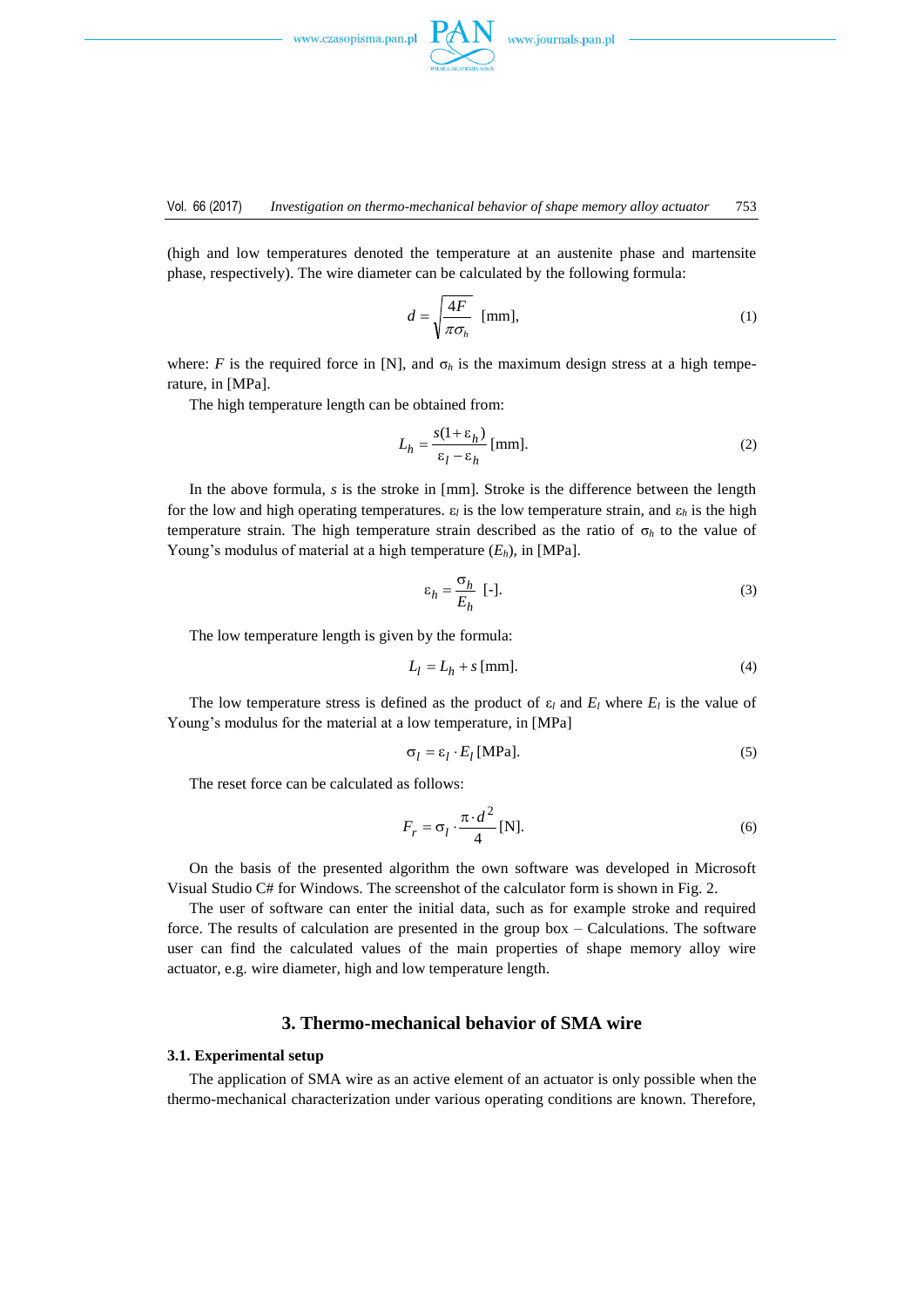



754 *M. Kurzawa, D. Stachowiak* Arch. Elect. Eng.

the authors elaborated on the special experimental setup for the investigation of the SMA wire properties. The view and schematic block diagram of the elaborated experimental setup have been shown in Fig. 3. The changes of the wire length have been measured by the Potentiometric Linear Transducer (PLT) displacement sensor, which has been placed in series to the SMA wire.

| File<br>Program                                 |       |                               |                                    |
|-------------------------------------------------|-------|-------------------------------|------------------------------------|
| Parameters                                      |       | Calculations                  |                                    |
| Force [N]                                       | 7     | Low temperature<br>$T_1$      | High temperature<br>T <sub>2</sub> |
| Maximum design stress at high temeprature [MPa] | 140   | 144,7                         | 142,2                              |
| Low temperature strain [%]                      | 2     | L Low [mm]                    | L High [mm]<br>$T_2 > T_1$         |
| Low Young's modulus [MPa]                       | 6900  |                               |                                    |
| High Young's modulus [MPa]                      | 59000 | $\Delta L$<br><b>SMA Wire</b> |                                    |
| Stroke [mm]                                     | 2.5   | LOAD                          | 0.25<br>Wire diameter [mm]         |
|                                                 |       | Low temperature stress [MPa]  | 138                                |
| Calculate                                       |       | Reset force [N]               | 6,9                                |

Fig. 2. The screenshot of calculator form

The power supply QPX600DP (80 V, 50 A) was chosen to the linear SMA actuator, which allows for stabilization of the value of current  $(I)$  as well as voltage  $(U)$ . The Joule-heating of the wire and its subsequent contraction are produced by a current that flows through the wire. Both values of *U* and *I* are measurable in real-time. Three thermocouples (K-type) have been used for the measurement of the wire temperature.



Fig. 3. The experimental setup: a) view, b) block diagram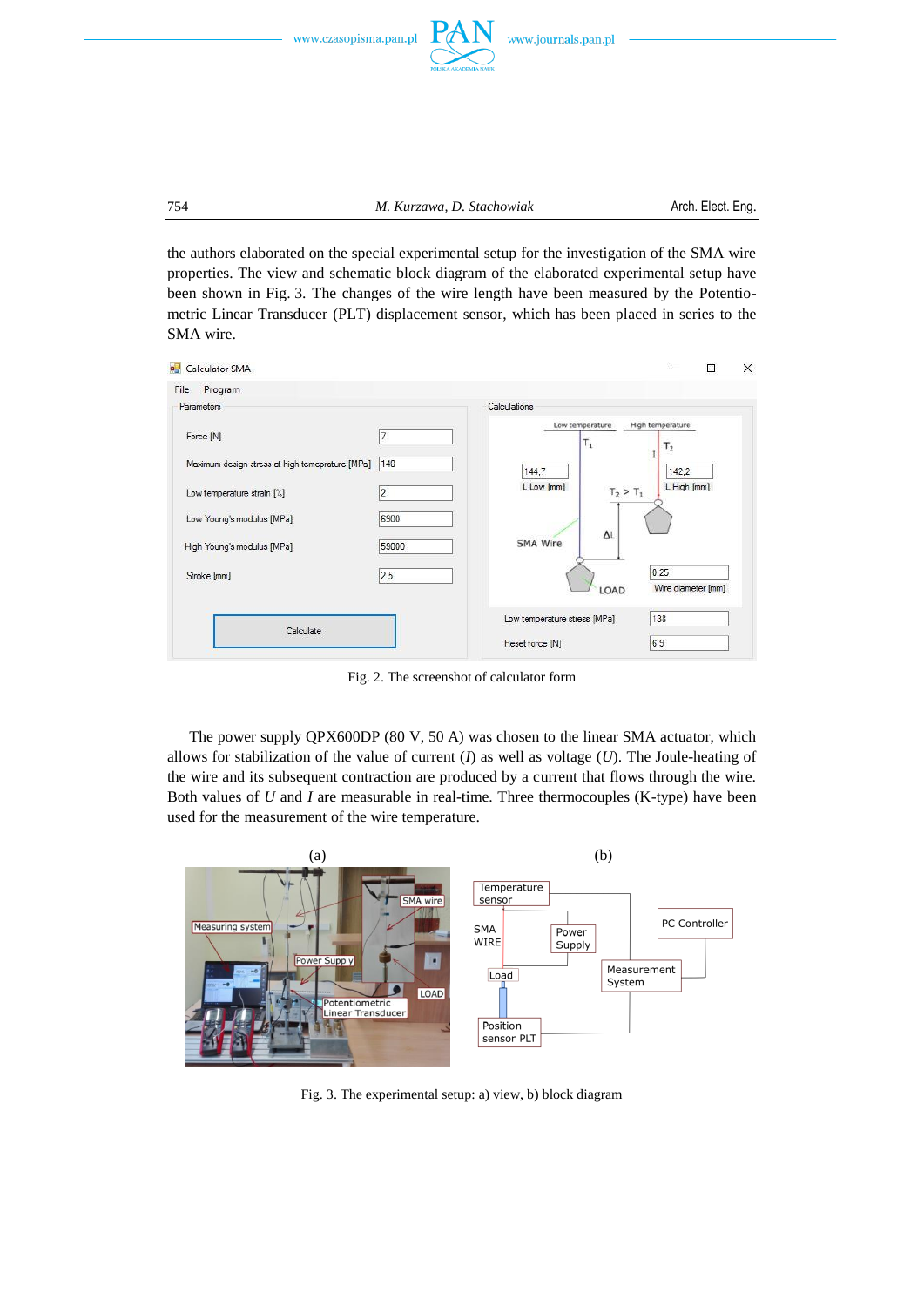

#### **3.2. Heat transfer model of transformation temperature**

The SMA wire temperature can be estimated from the unidirectional heat transfer equation for electrical heating and free convection [7-9]. The SMA heat transfer model has been formulated to describe the rate of temperature change due to a change in voltage of the wire and the convective heat loss to the environment. This model can be defined by the first-order dynamic equation by

$$
m_{w}c_{p}\frac{\mathrm{d}T}{\mathrm{d}t} = \frac{U^{2}}{R} - h_{c}A_{w}(T - T_{a}), \qquad (7)
$$

where: *U* is the voltage, *R* is the SMA wire resistance per unit length,  $c_p$  is the specific heat,  $m<sub>w</sub>$  is the SMA wire mass per unit length,  $A<sub>w</sub>$  is the circumferential area of the SMA wire,  $T<sub>a</sub>$  is the ambient temperature, *T* is the SMA wire temperature,  $h_c$  is the heat convection coefficient. The coefficient  $h_c$  is approximated by a second order polynomial of the temperature to improve the heat transfer model,  $h_c = h_0 + h_2 T^2$  [9].

The heat transfer expression (7) assumes that the problem is one-dimensional, the load applied to the wire is constant, the radiation effects are negligible compared with convection effects of heat transfer, volume and area changes are negligible, the ambient temperature is constant.

The SMA materials are very attractive as thermo-mechanical actuators for applications in robotics [1, 3, 6]. The modeling, design, and optimization of an SMA actuator, is strongly dependent on the knowledge of hysteresis that can mathematically describe the stroke-temperature characteristics. Hysteresis modeling has been studied extensively in the literature [7, 1012]. In this paper, a model adapted from the limiting loop proximity hysteresis has been used. The limiting loop proximity hysteresis model was originally developed for magnetic hysteresis [11]. The stroke – temperature hysteresis can be obtained from:

$$
s(T) = \frac{H_h}{\pi} \left[ \arctan\left( \beta \left( \delta \frac{H_w}{2} + T_c - T \right) \right) + \frac{\pi}{2} \right],
$$
 (8)

where:  $s(T)$  is the stroke,  $H_h$  is the hysteresis height,  $H_w$  is the hysteresis width,  $\beta$  is related with de/d*T* at  $T_c$ ,  $T_c$  is the critical temperature at the center of the hysteresis curve,  $\delta$  is operator defined as 1 or –1.

The model is simulated in MATLAB/Simulink environment. The block diagram of heat transfer and stroke – temperature hysteresis model have been shown in the Fig. 4. The elaborated model has been divided in two subsystems representing the heat transfer model and hysteresis model. The first subsystem has been described by Equation (7) whereas the second one by Equation (8). The hysteresis model has been expressed in the form of an algebraic equation which is computationally simple to implement. The parameters of this model have been determined experimentally from experimental data with regard to *s* – *T* loops.

The elaborated model allows for taking into account the several different ways of voltage supply of SMA actuator, e.g. DC voltage, linearly increase voltage or the voltage waveform created by the user. The model has the potential to be applied for control purposes in active structures.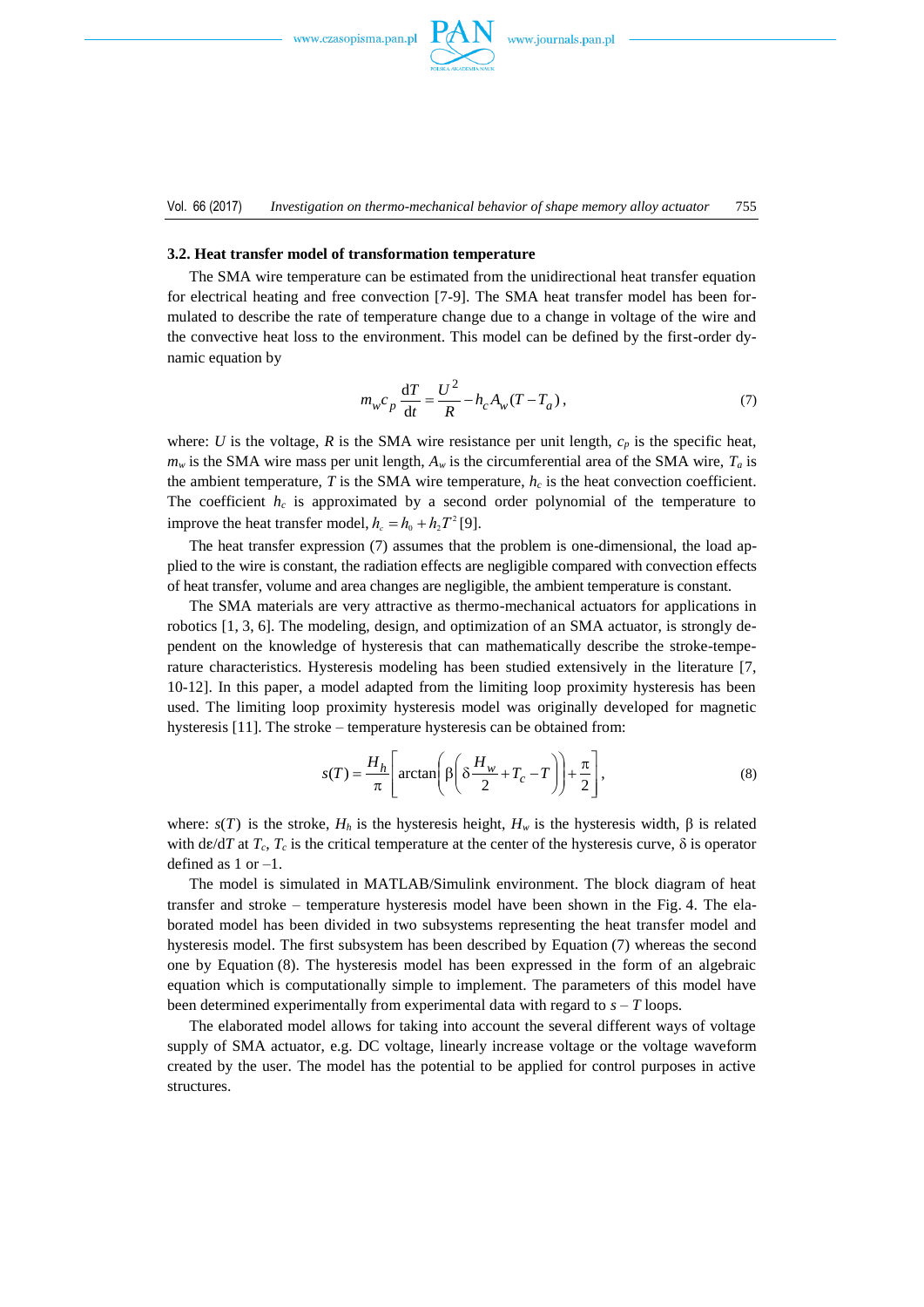





### **3.3. Selected results**

In order to obtain the thermo-mechanical properties and parameters of an SMA wire, an experimental setup has been carried out. The SMA wire of 'Flexinol LT' type has been considered, for which the diameter was 0.25 mm and the length was 140 mm. The thermal properties of NiTi, directly extracted from the manufacturer's data sheets [13]. The rest of the parameters needed for simulation can either be calculated or easily measured through simple experiments.

The temperature of the SMA wire has been experimentally measured and evaluated with computed temperature by a heat transfer model using Equation (7). The SMA wire has been heated by a rapidly increasing current (see Fig. 5a). The waveforms of temperature and stroke of the SMA wire registered during the heating and cooling cycle have been given in Fig. 5b. The SMA wire has been heated by a slowly increasing current. In the cooling cycle the current has been slowly decreased under natural air convection.



Fig. 5. (a) The measured and calculated temperature of the SMA wire, (b) the temperature and stroke of the SMA wire registered during the heating and cooling cycle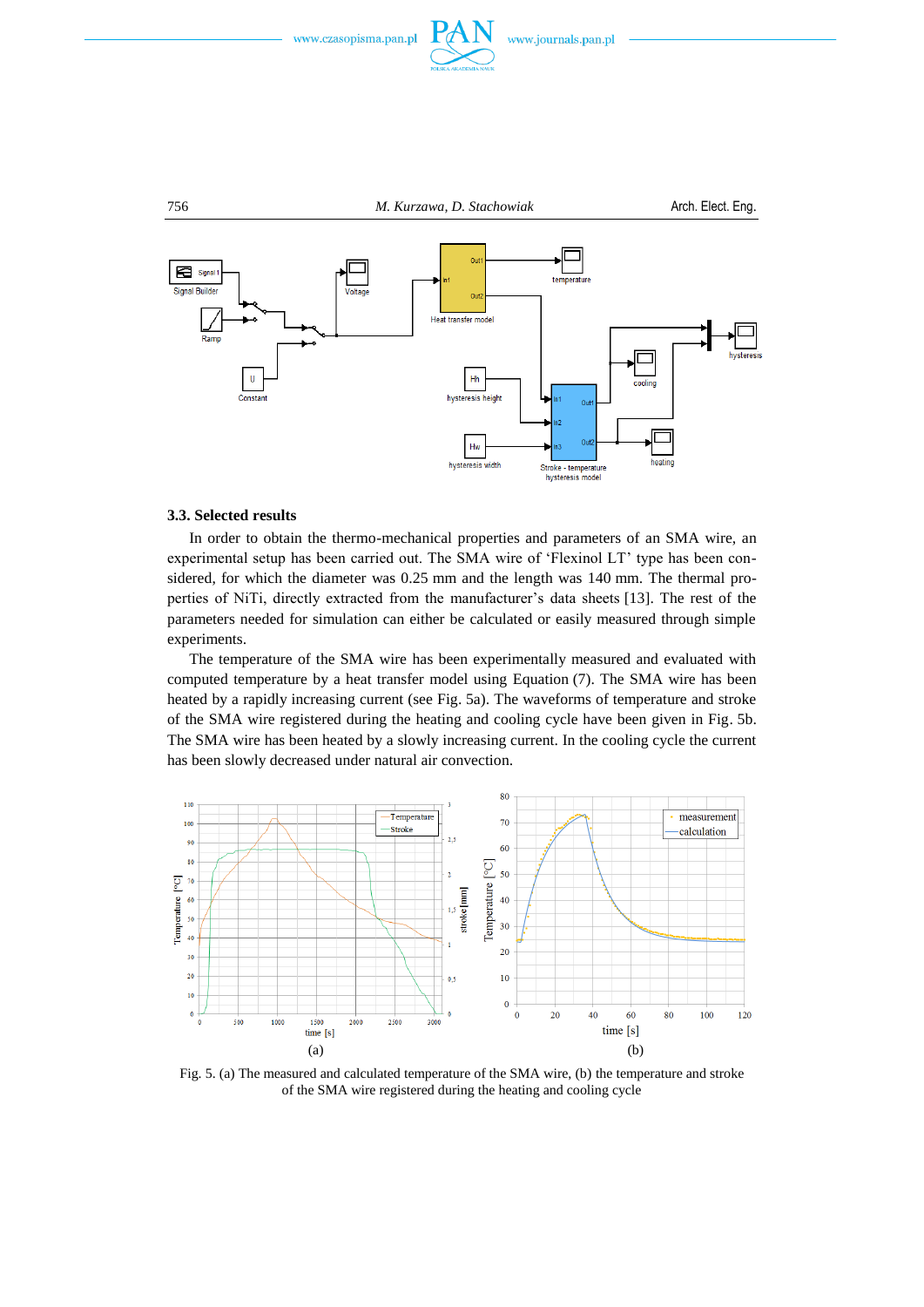

Fig. 6 shows the stroke versus temperature hysteresis loops. The SMA wire elongation and shortening are induced both mechanically and thermally. The experiments are carried out at different loads to investigate its behavior. The stroke – temperature hysteresis loops shown in Fig. 6 have been also calculated using Equation (8) and the  $s - T$  hysteresis model (see Fig. 4). The parameters of this model were determined experimentally on the basis of the measured data. The obtained results can be considered satisfactory.



Fig. 6. Stroke – temperature hysteresis at applied load: (a)  $Q = 0.1$  kg and (b)  $Q = 0.2$  kg

It can be observed that by increasing the applied load the width of the hysteresis loop has been changed. This behavior is typical of the SMA's and corresponds to an increase of transformation temperatures as a function of the mechanical loading.

## **4. The prototype of the linear SMA actuator**

There are a few different configurations of the SMA wire (see, Fig. 7). If it is loaded by a spring or weight, then the strain is small (3-4%) but when the SMA actuator is equipped with a biasing spring, the deformation is higher (see, Fig. 7). Because of the highest displacement, the solution with a biasing spring has been chosen.



Fig. 7. The typical configurations of the SMA wire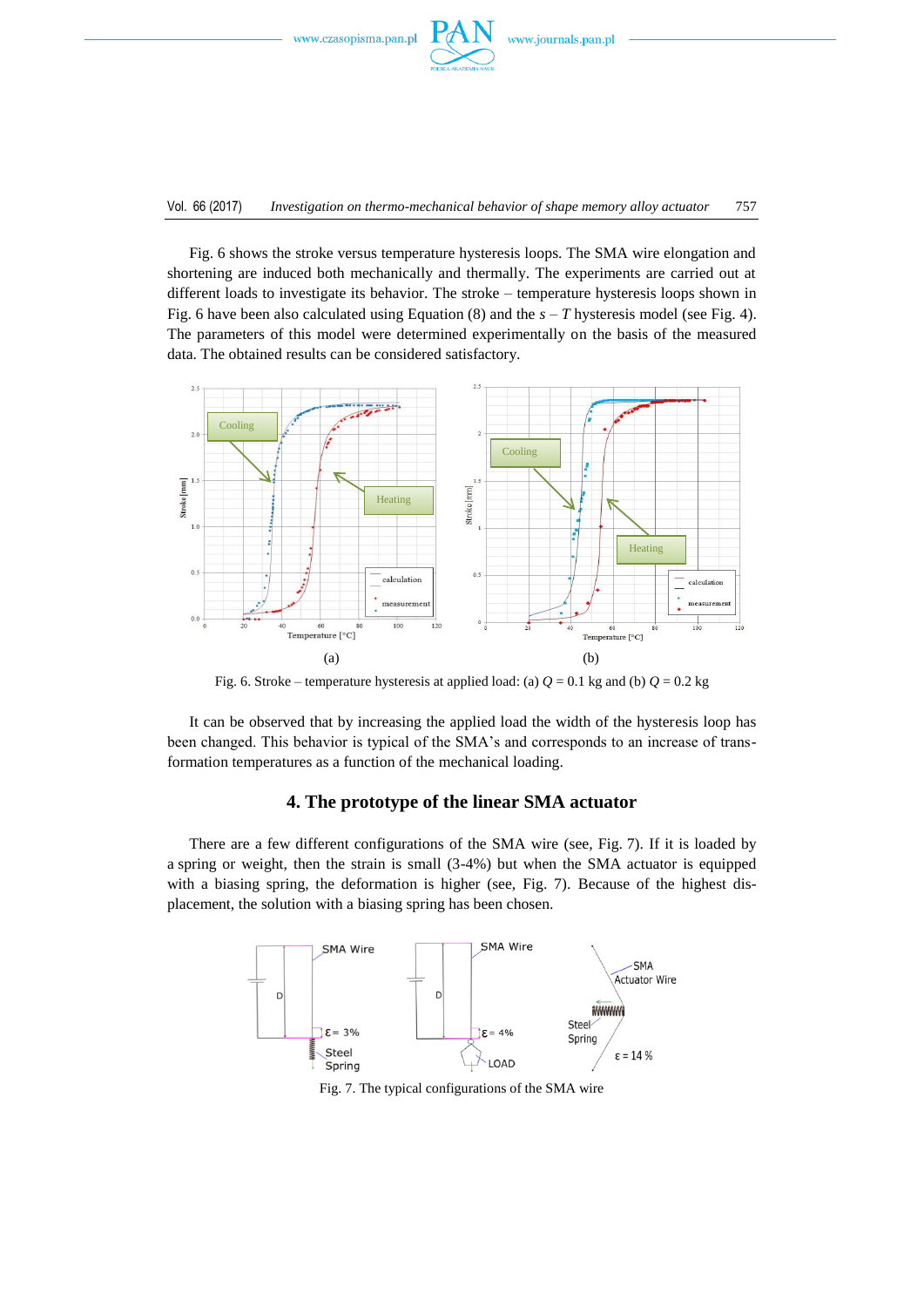



758 *M. Kurzawa, D. Stachowiak* Arch. Elect. Eng.

The required force and current value for a constant load have been analyzed and the most efficient wire diameter has been calculated using the elaborated software (see, Fig. 2). Finally, the prototype of the SMA Wire Linear Actuator has been fabricated as per the design concept.

The designed linear SMA actuator with the control circuit has been shown in Fig. 8. The power source had variable current settings, allowing the SMA wire to be activated using the direct current of a constant magnitude. The direct current was turned on and off using an Arduino microprocessor and a transistor. The transistor's base was initially turned to high, allowing the direct current to activate a martensite-austenite transformation in an SMA actuator. Taking the data from the temperature sensor, the microprocessor determined when the transformation was complete, upon which the microprocessor turned the transistor to low, allowing the SMA wire to cool back to its martensite form.



Fig. 8. The SMA actuator setup: a) view; b) block diagram

Preliminary tests of the linear SMA actuator have been performed in order to prove its functionality. Selected field distributions obtained from the thermal camera have been shown in Fig. 9. The thermal camera Flir Exx has been used. It has a resolution of  $240\times180$  pixels and can record pictures up to 60 Hz.

The designed linear SMA actuator can be applied as a thermal circuit breaker or as a main part of SMA actuated self-locking devices. The SMA actuator can be activated in two ways: by electrical or thermal activation.

## **5. Summary**

The results of the investigation of the thermos-mechanical behavior of the SMA actuator have been presented and discussed. The experimental setup has especially been designed to perform direct electrical heating and cooling of the SMA wire by the Joule effect. This apparatus has allowed measurements of displacement as a function of the temperature of samples loaded by constant load. A mathematical model has been developed. The model allows for the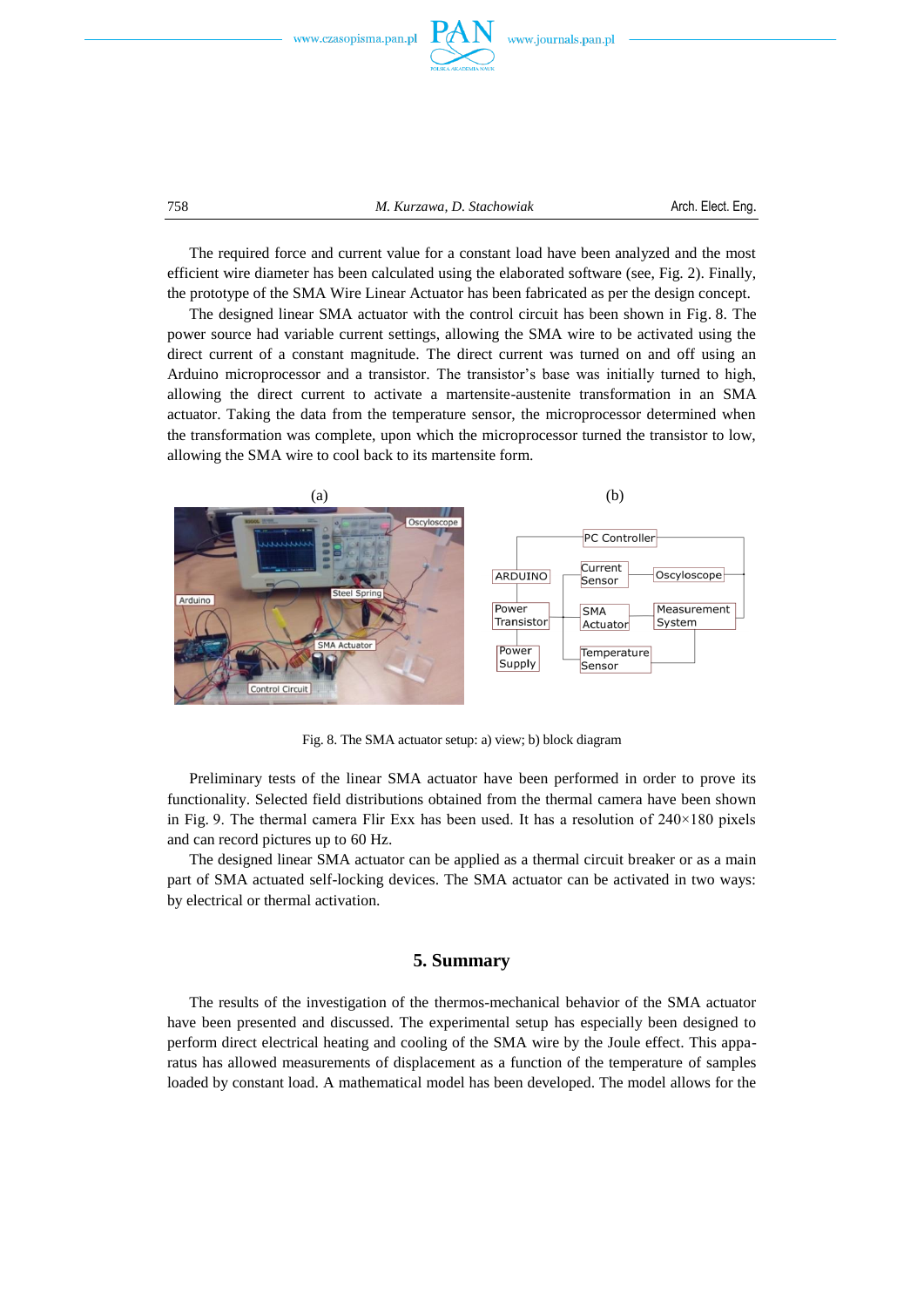

determination of the heating and cooling curve of shape memory material, and the mapping of many characteristics as a function of temperature. The elaborated model has the potential to be applied for control purposes in smart structures.



Fig. 9. Test of the linear SMA actuator using a thermal camera: (a) photo of the designed SMA actuator; (b) martensite-austenite transformation in the SMA actuator

In order to make use of the SMA wire as a linear actuator, different parameters and their relationships were investigated. The desired parameters of the linear actuator have been calculated using in-house software.

This study will be useful in precise controlling of an SMA wire actuator with and without external sensor feedback. The control system of the thermal switch with an SMA wire will be elaborated in the future work.

## **References**

- [1] Lagoudas D.C., *Shape Memory Alloys: Modeling and Engineering Applications*, Springer (2008).
- [2] Barbarino S., Saavedra Flores E.I., Ajaj R.M., Dayyani I., Friswell M.I., *A review on shape memory alloys with applications to morphing aircraft*, Smart Materials and Structures, vol. 23, no. 6 (2014), DOI:10.1088/0964-1726/23/6/063001.
- [3] Song G., Ma N., Li H.-N., *Applications of shape memory alloys in civil structures*, Engineering Structures 28, pp. 1266-(2006).
- [4] Kłapyta G., Kciuk M., *Experimental measurements of shape memory alloys wires*, Archives of Electrical Engineering, vol. 61, no. 2, pp. 129-138 (2012).
- [5] Kluszczynski K., Kciuk M., *SMA actuators: theory, performance curves and design problems*, Compel, vol. 32, no. 4, pp. 1417-1427 (2013).
- [6] Khol M., *Shape Memory Microactuators*, Springer (2004).